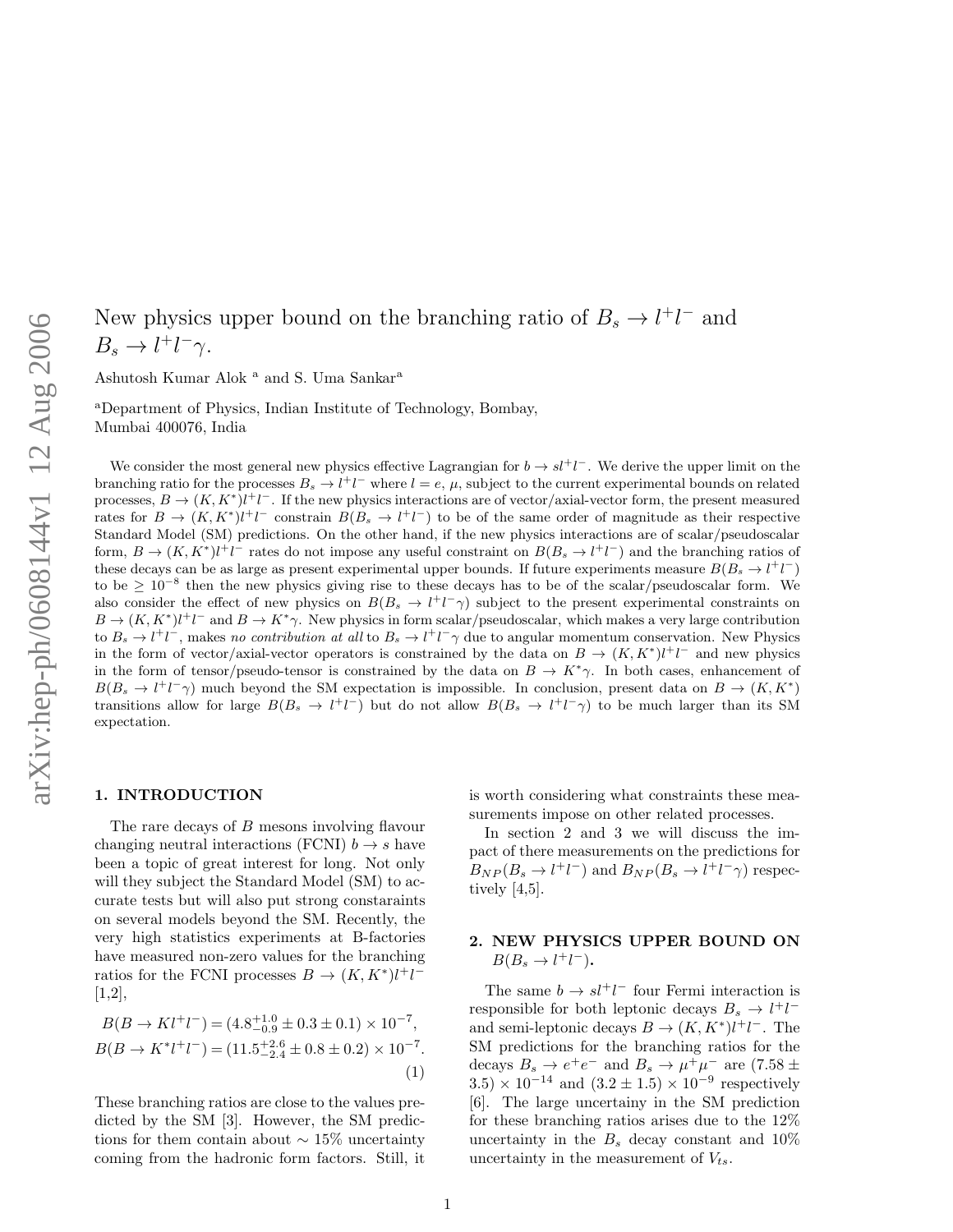$B_s \to l^+l^-$  has been studied in various models, both with and without natural flavour conservation, before. In both these kinds of models it was shown that  $B_s \to \mu^+ \mu^-$  can have a branching raio of  $\geq 10^{-8}$  [7,8]. From the experimental side, at present, there exist only the upper bound  $B(B_s \to \mu^+ \mu^-) < 1.0 \times 10^{-7}$  at 95% C.L. [9].

The effective new physics Lagrangian for  $b \rightarrow$  $sl^+l^-$  transitions can be written as,

$$
L_{eff} (b \to s l^+ l^-) = L_{VA} + L_{SP} + L_T. \tag{2}
$$

where,  $L_{VA}$  contains vector and axial-vector couplings,  $L_{SP}$  contains scalar and psuedo-scalar couplings and  $L_T$  contains tensor couplings.  $L_T$ does not contribute to  $B_s \rightarrow l^+l^-$  because  $\langle 0|\bar{s}\sigma^{\mu\nu}b|B_s(p_B)\rangle = 0.$  Hence we will drop it from further consideration. We consider  $L_{VA}$  and  $L_{SP}$ one at a time.

We parametrize  $L_{VA}$  as,

$$
L_{VA} (b \to s l^+ l^-) = \frac{G_F}{\sqrt{2}} \left( \frac{\alpha}{4\pi s_W^2} \right) \bar{s} (g_V + g_A \gamma_5) \gamma_\mu b
$$

$$
\bar{l} (g_V + g_A' \gamma_5) \gamma^\mu l. \tag{3}
$$

Here the constants  $g$  and  $g'$  are the effective couplings which characterise the new physics. The calculation of decay rate gives,

$$
\Gamma_{NP}(B_s \to l^+l^-) = \frac{G_F^2 f_{B_s}^2}{8\pi} \left(\frac{\alpha}{4\pi s_W^2}\right)^2
$$

$$
(g_A g_A')^2 m_{B_s} m_l^2. \tag{4}
$$

Thus the decay rate depends upon the value of  $(g_Ag_A')^2$ . To estimate the value of  $(g_Ag_A')^2$ , we look at semi-leptonic decays. We first consider  $B \to K^* l^+ l^-$ . The decay rate is,

$$
\Gamma_{NP}(B \to K^* l^+ l^-) = \frac{1}{2} \left( \frac{G_F^2 m_B^5}{192\pi^3} \right) \left( \frac{\alpha}{4\pi s_W^2} \right)^2
$$

$$
(g_V^{'2} + g_A^{'2}) I_{VA}, \tag{5}
$$

where  $I_{VA} = g_V^2 V^2 I_1 + g_A^2 A_1^2 I_2$ .  $I_1$  and  $I_2$  are integrals over the dilepton invariant mass  $(z =$  $q^2/m_B^2$ ).

 $\Gamma_{NP}(B \rightarrow K^* l^+ l^-)$  depends on both vector and axial vector couplings. To get a handle on vector couplings we look at  $B \to Kl^+l^-$ . The

decay rate is given by,

$$
\Gamma_{NP}(B \to K l^{+} l^{-}) = \left(\frac{G_F^2 m_B^5}{192\pi^3}\right) \left(\frac{\alpha}{4\pi s_W^2}\right)^2
$$

$$
g_V^2 (g_V^{'2} + g_A^{'2}) \left(\frac{f^{+}(0)}{2}\right)^2 .(6)
$$

We are trying to see what is the maximum value of  $(g_A g'_A)^2$ , consistent with semi-leptonic data. To get this, we make the approximation  $\Gamma_{\text{exp}} =$  $\Gamma_{NP}$ , i.e. the experimentally measuted semileptonic branching ratios are saturated by new physics couplings. Under this approximation, we get

$$
g_A^2(g_V^{'2} + g_A^{'2}) = (6.76^{+4.04}_{-3.48}) \times 10^{-3}.
$$
 (7)

Here all the errors were added in quadrature and the values of form-factors were taken from [10].

Therefore the upper bounds on the branching ratios are  $B(B_s \rightarrow e^+e^-)$  < 1.20 ×  $10^{-13}$  and  $B(B_s \rightarrow \mu^+ \mu^-)$  < 5.13 × 10<sup>-9</sup> at  $3\sigma$ . These bounds are similar to SM predictions. It should not be surprising because  $\Gamma =$  $(c.c.)^2(f.f.)^2$ phase space. In semi-leptonic case  $\Gamma_{exp} = \Gamma_{SM}$ . Then we assumed  $\Gamma_{NP} = \Gamma_{exp}$ which implies  $(c.c)_{NP} = (c.c)_{SM}$  and hence  $\Gamma_{NP}(B_s \to l^+l^-) = \Gamma_{SM}(B_s \to l^+l^-).$  A more stringent upper bound is obtained if we equate the new physics branching ratio to the difference between the expeimental value and the SM prediction. Therefore, given the measured values of branching ratios of  $B \to (K, K^*)l^+l^-$  by Belle and BaBar, new physics cannot boost  $B_s \rightarrow l^+l^$ above SM value if it is of the form vector/axialvector.

Let us turn now to  $L_{SP}$  with scalar and pseudoscalar couplings.

$$
L_{SP} (b \to sl^+ l^-) = \frac{G_F}{\sqrt{2}} \left( \frac{\alpha}{4\pi s_W^2} \right) \bar{s} (g_S + g_P \gamma_5) b
$$

$$
\bar{l} (g_S' + g_P' \gamma_5) l. \tag{8}
$$

The Branching ratio is given by,

$$
B(B_s \to l^+l^-) = 0.17 \frac{f_{B_s}^2 g_P^2 (g_S^{'2} + g_P^{'2})}{(m_b + m_s)^2}.
$$
 (9)

To get a bound on  $g_P^2(g_S^{'2} + g_P^{'2})$  we need to consider only  $B \to K^* l^+ l^-$ . Here again we make the